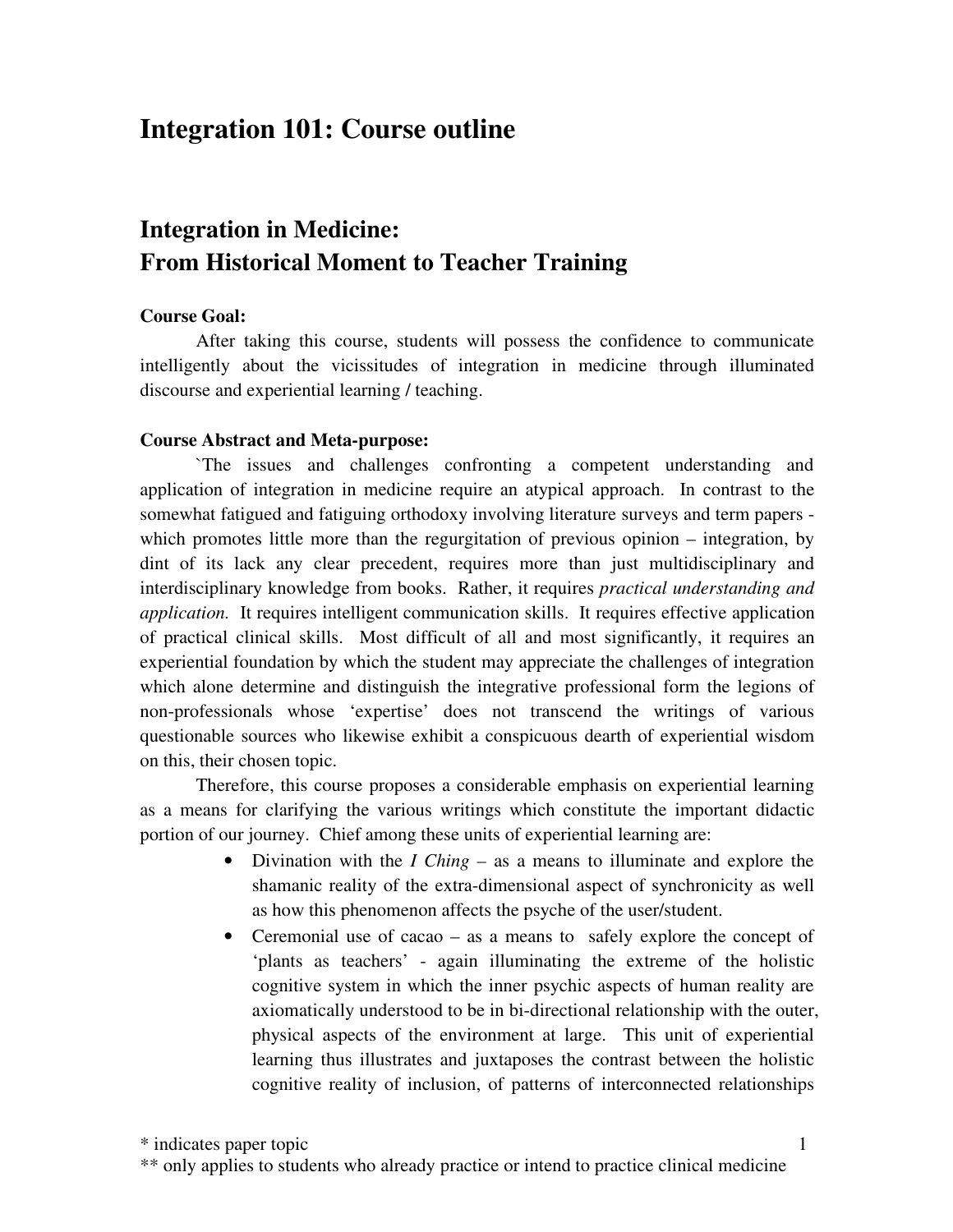vis a vis the Western cognitive system of reductionism that is the default setting so familiar to students in North America and other Western cultures.

- Clinical applications of holistic therapies according to pattern discrimination – as the praxis of all didactic learning and theoretical understanding gained in the course reading material. Whether or not students seek clinical skills, this experiential unit is indispensible for grounding all theoretical discussion in pragmatic applications. In other words, students need not seek to master the clinical skills presented in this portion of the course – though there will be ample emphasis for such understanding and mastery; yet, the study and application of certain aspects of holistic diagnosis and treatment is necessary to illustrate the various vicissitudes of the holistic cognitive system, juxtaposing holism vis a vis Western reductionism in an utterly practical application of the theoretical principles of integration laid down in the discussion and reading.
- Presentation, Communication and Teaching Skills as a means to elevate the students' understanding and mastery of points essential to deeper issues relating to integration in medicine. No matter what else the integrative professional will be required to do – clinical practice, administration, et al – *all* will be called upon to teach. Hence the importance of superlative presentation and communication skills. This experiential portion of the course will allow students the opportunity to learn and apply competent teaching and communication skills as a means to develop the confidence necessary for high-level professionalism in the burgeoning field of integrative medicine.

Students will be encouraged (and in fact required) to synthesize their understanding (both intellectual and practical) in producing a unit of learning / teaching to present to classmates, peers, other medical professionals and / or lay persons. This essential evaluation is the most thorough, most demanding and most telling of all possible 'final exams.' It is also the single most significant threshold for the integrative professional who wishes to encounter the kind of opportunities which only arise from competent teaching / communication skills and the peer recognition invited by such a skill-set.

This course of study is the most comprehensive and well-thought-out program for clarifying the vicissitudes of integration in medicine currently available. Students are shown the essential challenges and obstacles and then required to forward their own solutions – for integration is assuredly a personal journey to understanding as much as it is about discovering better clinical applications. No other course provides such clarity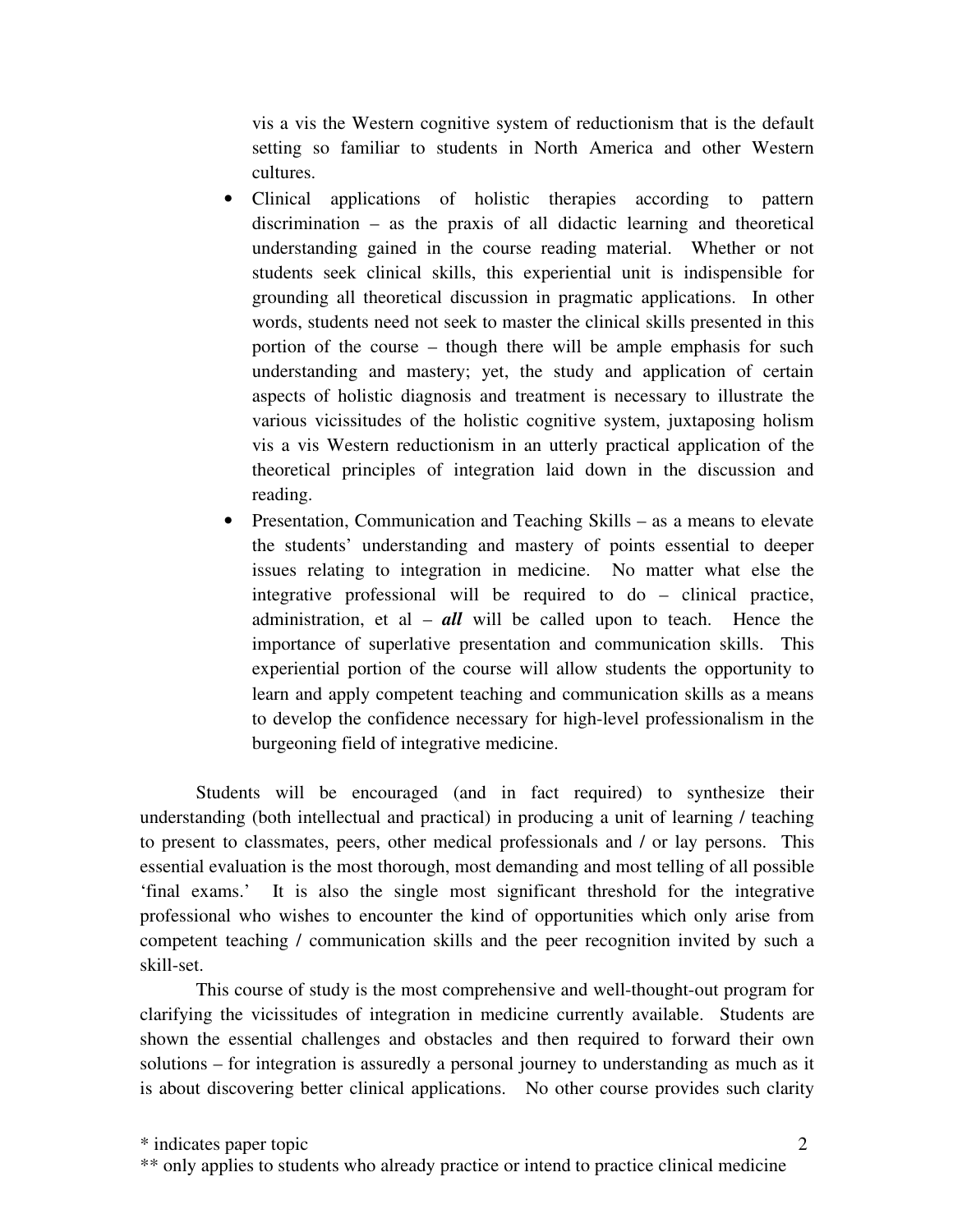and succinct summary of the requirements of integration nor does so in a manner which so promotes experiential understanding of this essential and timely topic.

#### **Learning outcomes:**

Students will be able to:

- 1. Discuss in their own words the vicissitudes of integration in medicine with clear appreciation of the respective strengths and limitations of the dominant medical systems of holism vis as vis Western medicine.
- 2. Discuss and demonstrate practical understanding of the psychological dimension of integration and the epistemological considerations that underpin medical systems of Eastern and Western culture.
- 3. Demonstrate competence in shamanic-style rituals including ceremonial usage of cacao and divination with the *I Ching* as a tool for understanding the psychological phenomenon of synchronicity.
- 4. Discuss and demonstrate practical competence in the ethical considerations unique to holism and Western medicine as well as the cognitive and epistemological considerations that make these considerations different for each of the dominant medical systems.
- 5. Discuss and show practical competence in the linguistic parameters which differentiate holistic medical reality from Western medical reality with specific emphasis on how language creates clinical reality.
- 6. Demonstrate practical competence in basic clinical skills related to the diagnosis and treatment of common patterns in chronic disease as well as complaints of pain, stress, anxiety and depression via the holistic TCM system of pattern discrimination, teishin, needles, moxa and internal medicine. \*\*
- 7. Demonstrate competence in presentation, communication and teaching skills.

### **Methods**:

- 1. Using a variety of sources and approaches, students will learn about integration and the historical moment which demands this shift in thinking. Discussion and reading material will focus on the basic epistemologies which underlie and give rise to the dominant medical systems in the world today as well as their inhering strengths and limitations.
- 2. Investigation of psychology and specifically the aspect of psychology that deals with the various mythological traditions of the peoples of the world – reveals important understanding of the challenges confronting integration in medicine. Students will learn about these challenges and inherent obstacles through the 'lens' of psychology and mythology as a means to highlight a comparative study of cultural-cognition and epistemology.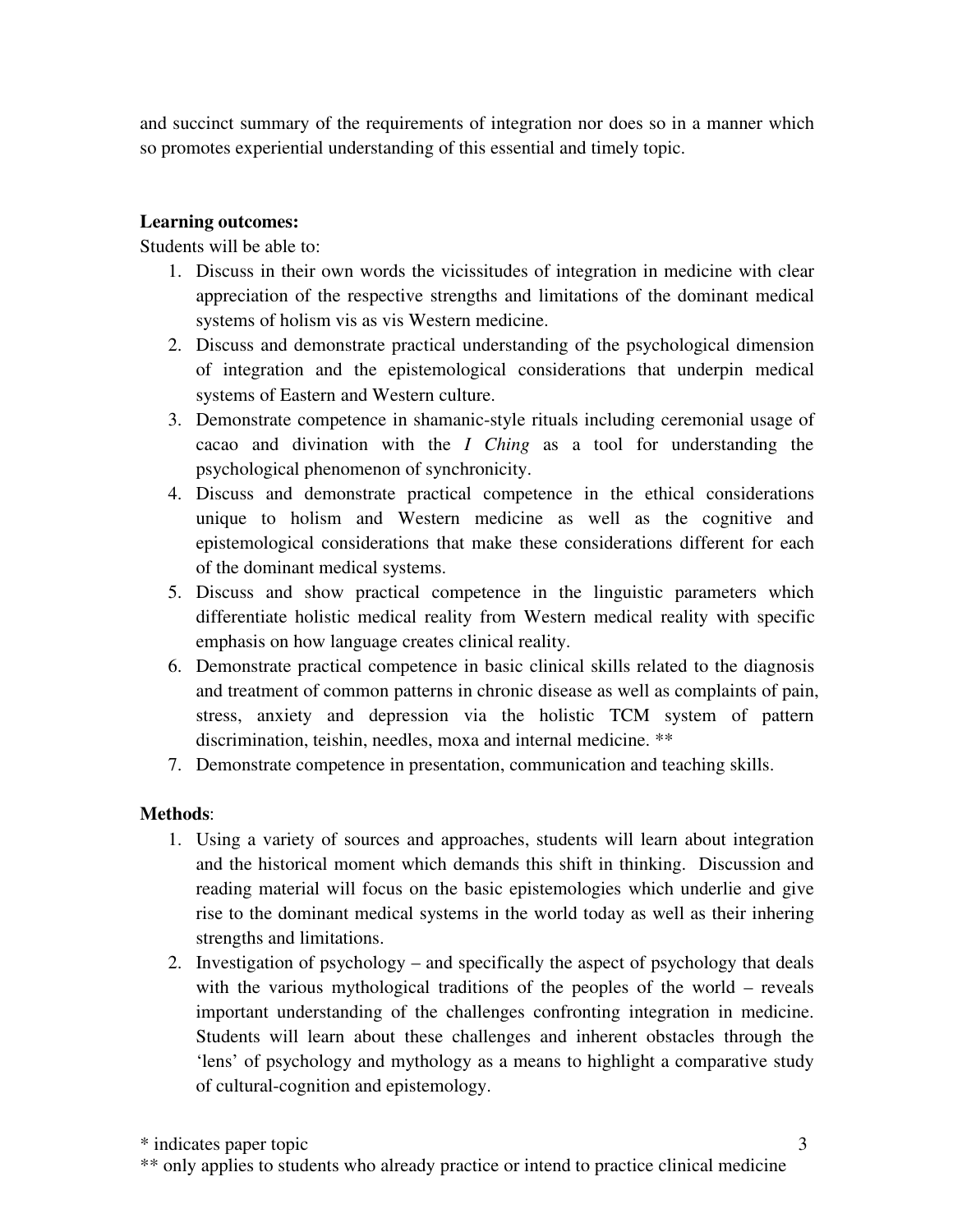- 3. Experiential learning is the sine qua non of integration. Without this experiential basis, all becomes mired in inconsequential academic superfluity. Units of experiential learning will highlight the reading material as a way to clarify and further illuminate concepts essential to high-level understanding of integration. A 'cacao ceremony' will be held and students will learn the fundamentals of the *I Ching* via online material and live presentation.
- 4. Since the ethical considerations of holism differ greatly from the ethics of Western reductionism, there must be allowance made for and attention drawn to this difference. Students will write and reflect on their own experience (clinical or otherwise) to discover clarity in the management of holistic medical ethics.
- 5. Using online material, audio presentations, various reading material and live discussion, students will be tested in linguistic clarity as well as competent understanding of how linguistic parameters effect the construction of clinical reality.
- 6. Using a unit of learning for clinical professionals, students will gain insight and competence in the application of clinical skills in applying Teishin therapy, acupuncture and moxabustion as well as the prescription of a basic repertoire of internal medicinal formulas for the treatment and management of common patterns related to chronic disease, pain, stress, anxiety and depression. Clinical practicum will occur at the Hospitalito in Santiago Atitlan, Guatemala.
- 7. Progressing through the fundamentals of presentation and teaching skills, students will learn and practice creating presentations, writing articles and creating classes for teaching about the various aspects of their chosen clinical skill-set with an emphasis on how to discuss all material from the point of view of integration – viz. the perspective created in the reading and experiential learning prior to this 'final exam.'

### **Reading List:**

- Campbell, Joseph. *Myths to Live By.* Penguin Group, New York, New York. 1972.
- Campbell, Joseph. From and audio recording; *The Wisdom of Joseph Campbell with Michael Toms.* New Dimensions Radio. 1997. Copyright, Hay House Incorporated, 2004
- Castaneda, Carlos. *The Active Side of Infinity.* Harper Collins, New York, NY. 1998.
- Dong yuan, Li. *Pi Wei Lun, A Treatise on the Spleen and Stomach.* (Translation and annotation by Bob Flaws) Blue Poppy Press, Boulder CO. 2004
- Harrington, Anne. *The Cure Within; A History of Mind-Body Medicine*. W. W. Norton and Company. New York, NY. 2008.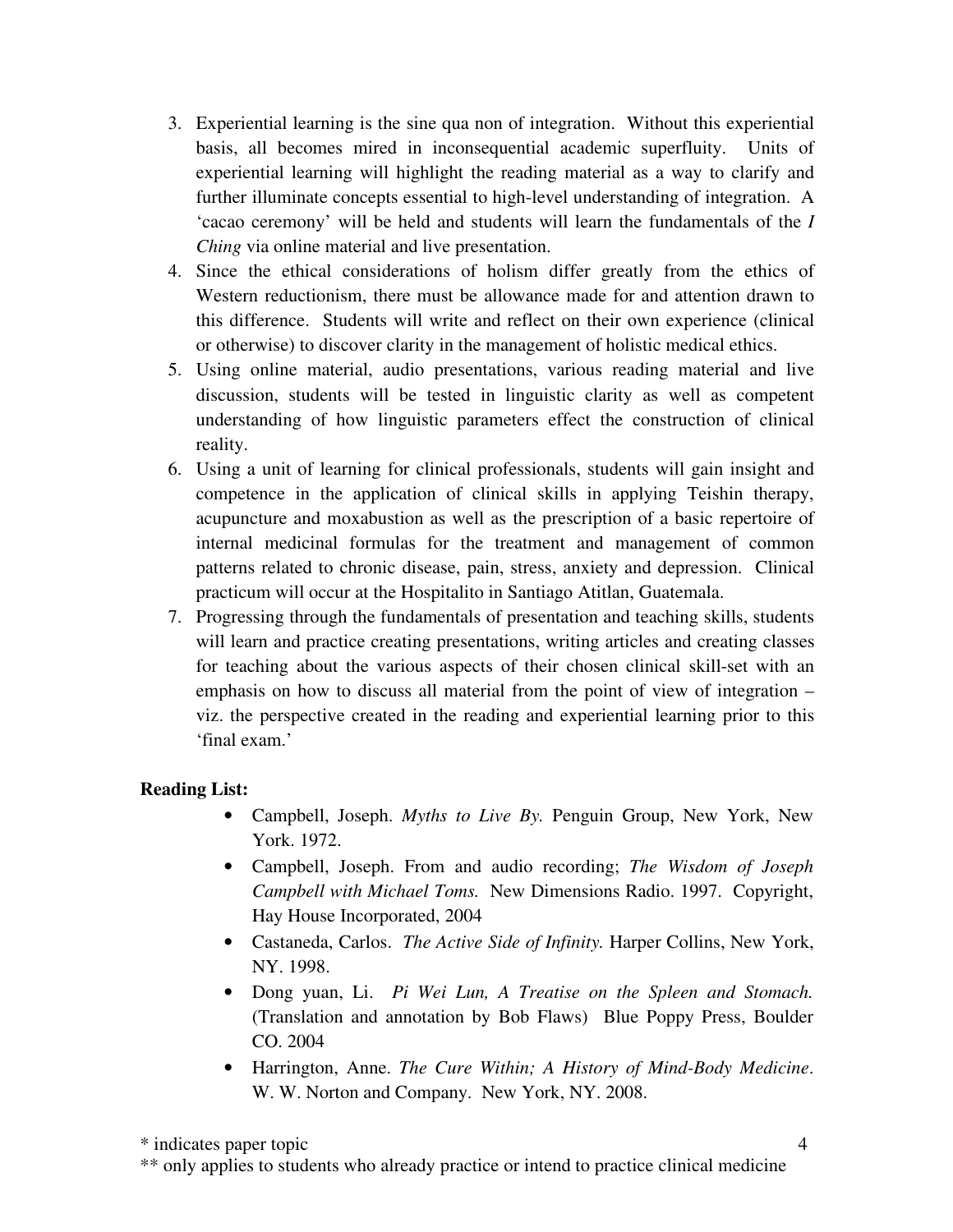- Jung, Carl Gustav. *The Portable Jung*. Joseph Campbell (edit.) Viking Penguin, New York, New York. 1971
- Meldman, Louis William. *Mystical Sex: love exstasy and the mystical experience.* Harbinger House. New York, NY. 1990.
- Myss, Caroline. *Spiritual Madness*: *the necessity of meeting god in darkness.* (audio material)
- Myss, Caroline. *Essential Guide for Healers*. (audio material)
- Nix, Christian. *The Tao of Integration, archetype, medical systems and a vision of healthcare in the age of chronic disease*, 2010. http://www.christiannix.com/books1.html
- Osbon, Diane K. *Reflection on the Art of Living: A Joseph Campbell Companion.* Diane Osbon (edit.) Harper Collins, New York. 1991
- Peat, F. David. *Synchronicity: the bridge between mind and matter.* Bantam Book, New York, 1987
- Porkert, Manfred. *Chinese Medicine.* Henry Holt and Company, New York, NY. 1988
- Pressfield, Steven. *The War of Art.* Rugged Land LLC. New York. 2002
- Servan-Schieber, David. *Anti-Cancer, a new way of life.* Harper Collins, Toronto, Ontario. 2009.
- Unschuld, Paul. *Medicine in China: a History of Ideas*. University of California Press, Berkeley and Los Angeles, California. 1985.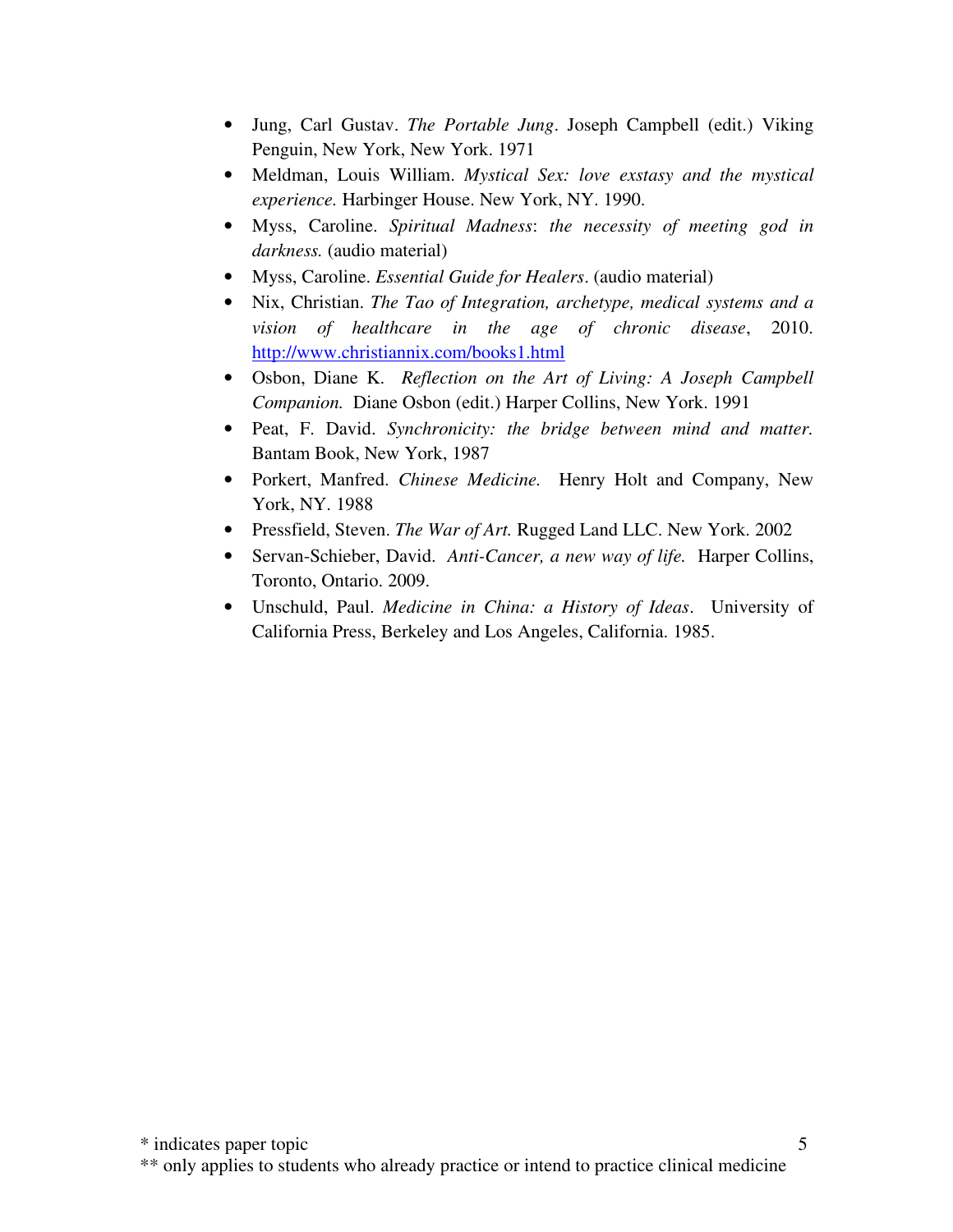# **Topics Covered and Units of Learning**

## **Unit 1:** Weeks 1-5

**Introduction:** definitions and fundamentals

- The historical moment: understanding medical systems.
- What integration is *not*.
- What is integration specifically?
	- o Medical systems East and West
	- o Holism and reductionism
	- o Cultural cognition

### **Reading:**

- Campbell, Joseph. From and audio recording; *The Wisdom of Joseph Campbell with Michael Toms.* New Dimensions Radio. 1997. Copyright, Hay House Incorporated, 2004 (Disc 1)
- Flaws, Bob. (Selected essays and podcasts)
	- o Flaws, Bob. *Myths of Orientalism*, podcast (http://www.bluepoppy.com/cfwebstore/index.cfm?fuseaction=featur e.display&feature\_ID=1489&ParentCat=217)
	- **o** Flaws, Bob. *The Issue of Spirituality in Chinese medicine*, podcast (http://www.bluepoppy.com/cfwebstore/index.cfm?fuseaction=featur e.display&feature\_ID=1488&ParentCat=217**)**
- Harrington, Anne. *The Cure Within; A History of Mind-Body Medicine*. W. W. Norton and Company. New York, NY. 2008.
- Nix, Christian. *The Tao of Integration, archetype, medical systems and a vision of healthcare in the age of chronic disease*, 2010. (Intro and section 1) http://www.christiannix.com/books1.html
- Porkert, Manfred. *Chinese Medicine.* Henry Holt and Company, New York, NY. 1988
- Unschuld, Paul. *Medicine in China: a History of Ideas*. University of California Press, Berkeley and Los Angeles, California. 1985.
- Jung, Carl Gustav. *The Portable Jung*. Joseph Campbell (edit.) Viking Penguin, New York, New York. 1971 (On Eastern and Western Thinking)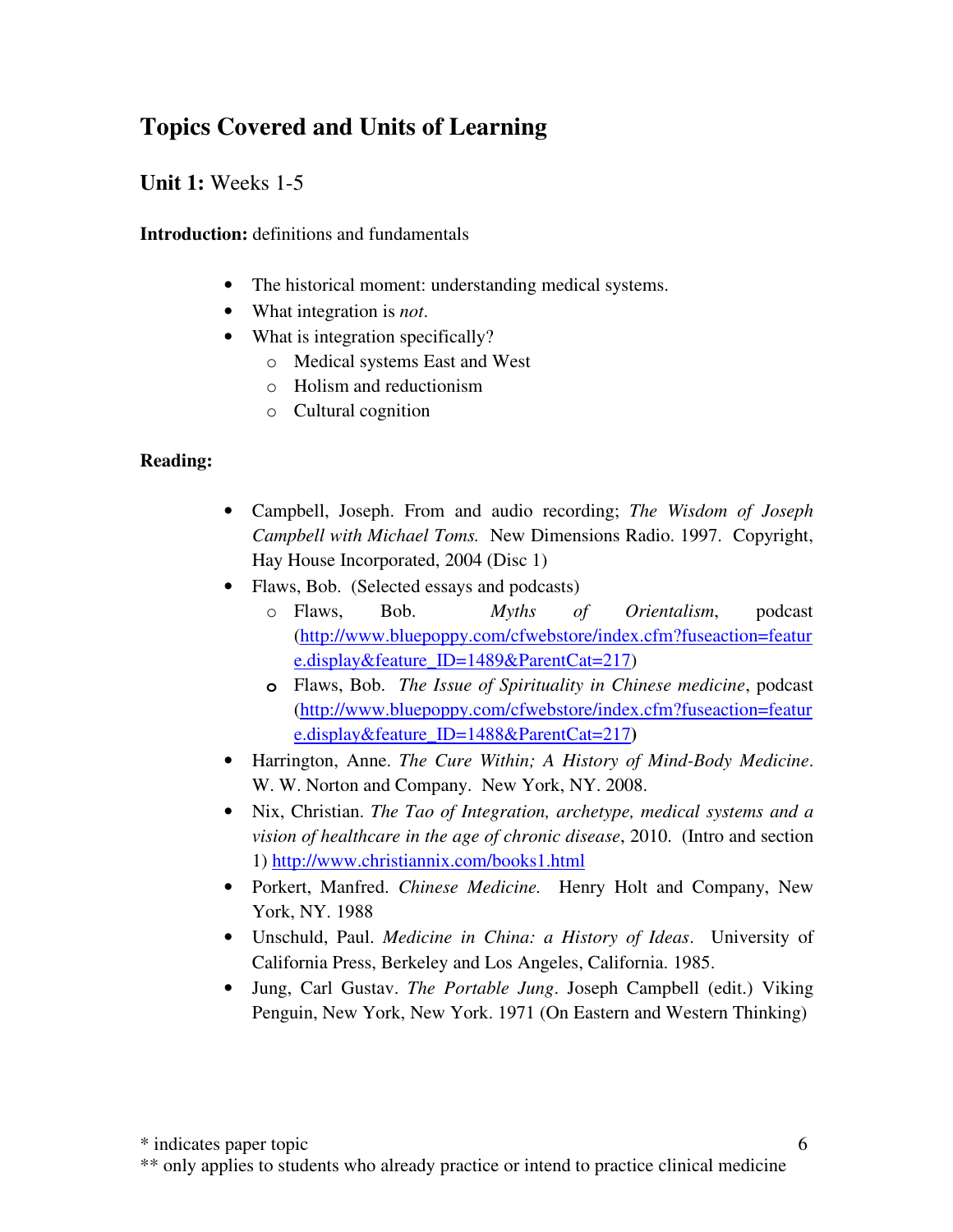## **Unit 2:** Weeks 6-8

### **Psychology and Mythology in clarifying integration**

- On the psychology of Eastern and Western thinking
- On psychology and how this relates to a cultural cognitive system
- What is the value of directed consciousness? What the danger?
- What is the ego? What intuition? What are the dangers of ambiguous or fatuous understanding?
- What is the relationship between the conscious and unconscious?

#### **Reading:**

- Campbell, Joseph. *Myths to Live By.* Penguin Group, New York, New York. 1972. (Selected chapters)
- Campbell, Joseph. From and audio recording; *The Wisdom of Joseph Campbell with Michael Toms.* New Dimensions Radio. 1997. Copyright, Hay House Incorporated, 2004 (Discs 2-4)
- Campbell, Joseph. *Myths to Live By.* Penguin Group, New York, New York. 1972. (Selected chapters)
- Jung, Carl Gustav. *The Portable Jung*. Joseph Campbell (edit.) Viking Penguin, New York, New York. 1971 (Selected essays)
- Nix, Christian. *The Tao of Integration, archetype, medical systems and a vision of healthcare in the age of chronic disease*, 2010. (A Letter to Lonny Jarrett) http://www.christiannix.com/books1.html

### **Unit 3:** Weeks 9-13

Shamanism, Synchronicity and the *I Ching*

- What it the value and purpose of ritual?
- What would the readings and audio material say?\* Do you agree or disagree?
- What are the practical aspects and exercises associated with shamanism and sorcery? Are they legitimate? How can one find out? What is the relationship to integration? To quantum science?
- Did / do shamanic practices and ancient traditions involving 'magic' and 'sorcery' have something to teach modern students of integration something about the riddle of quantum reality?\*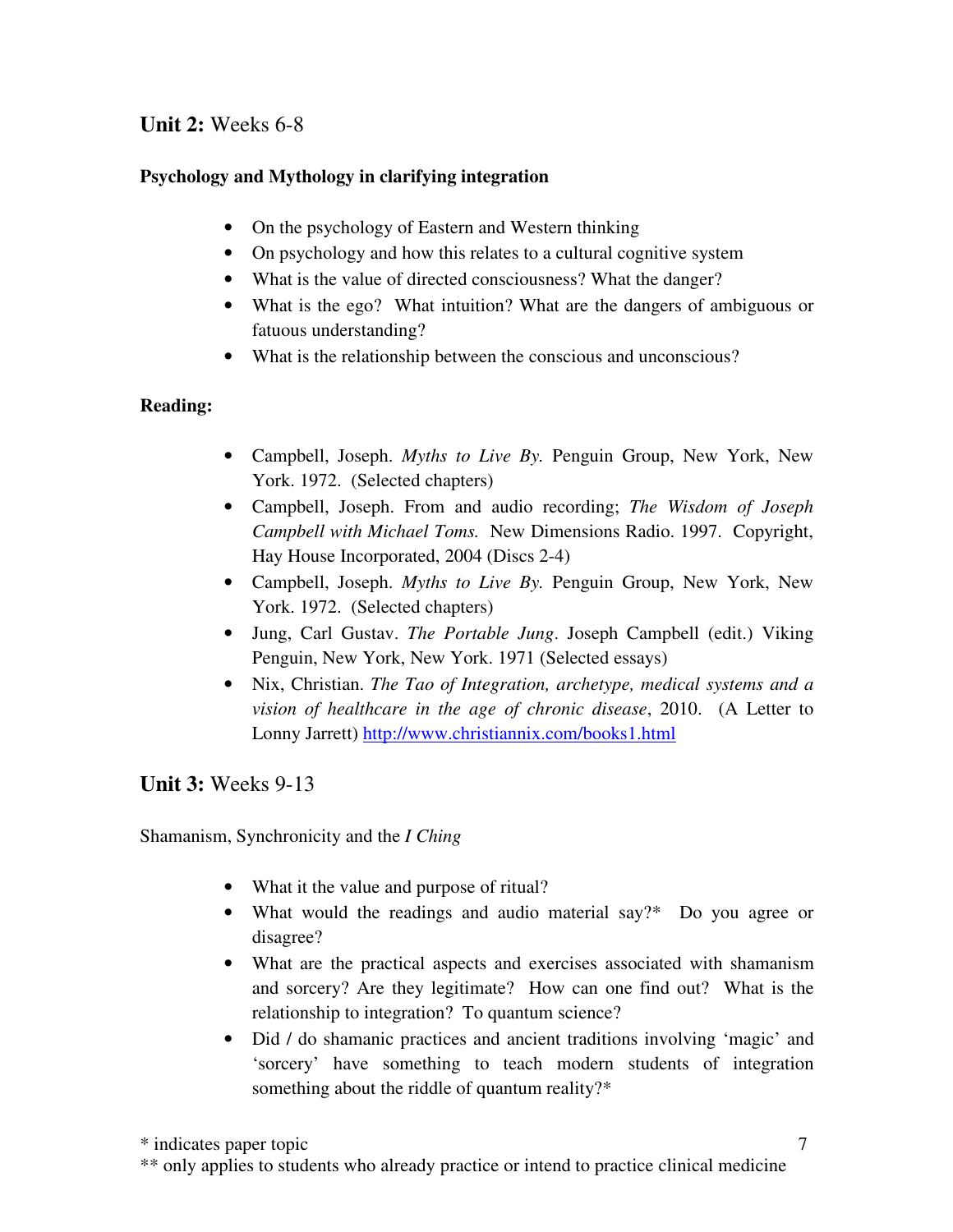### **Reading:**

- Castaneda, Carlos. *The Active Side of Infinity.* Harper Collins, New York, NY. 1998.
- *I Ching*: online material
- Myss, Caroline. *Spiritual Madness*: *the necessity of meeting god in darkness.* (audio material)
- Nix, Christian. *The Tao of Integration, archetype, medical systems and a vision of healthcare in the age of chronic disease*, 2010. (A Note on Shamanism) http://www.christiannix.com/books1.html
- Peat, F. David. *Synchronicity: the bridge between mind and matter.* Bantam Book, New York, 1987

### **Unit 4:** Weeks 14-17

Sex, Ceremony, Ethics, Compassion and Self-esteem

- What is the ethical dilemma of the holistic practitioner and how is this different from the ethics of Western medicine?
- What is compassion? What the dangers?
- What is self-esteem? What the temptation?
- What is the value and proper role of the ego in an ethical sense? What does the reading and audio material have to say? Do you agree or disagree?

### **Reading:**

- Business and Ethics: online material
- Meldman. *Mystical Sex.*
- Myss, Caroline. *Essential Guide for Healers*. (audio material)
- Cacao Ceremony (experiential learning activity)

### **Unit 5:** Weeks 18-22

Clinical Clarity: Language, Research, Pathophysiology and Epistemology

- Holistic Pathophysiology and cultural cognition revisited and enlarged to clarify clinical application
- Prescriptive methodology East and West: two ways of describing the same thing

\* indicates paper topic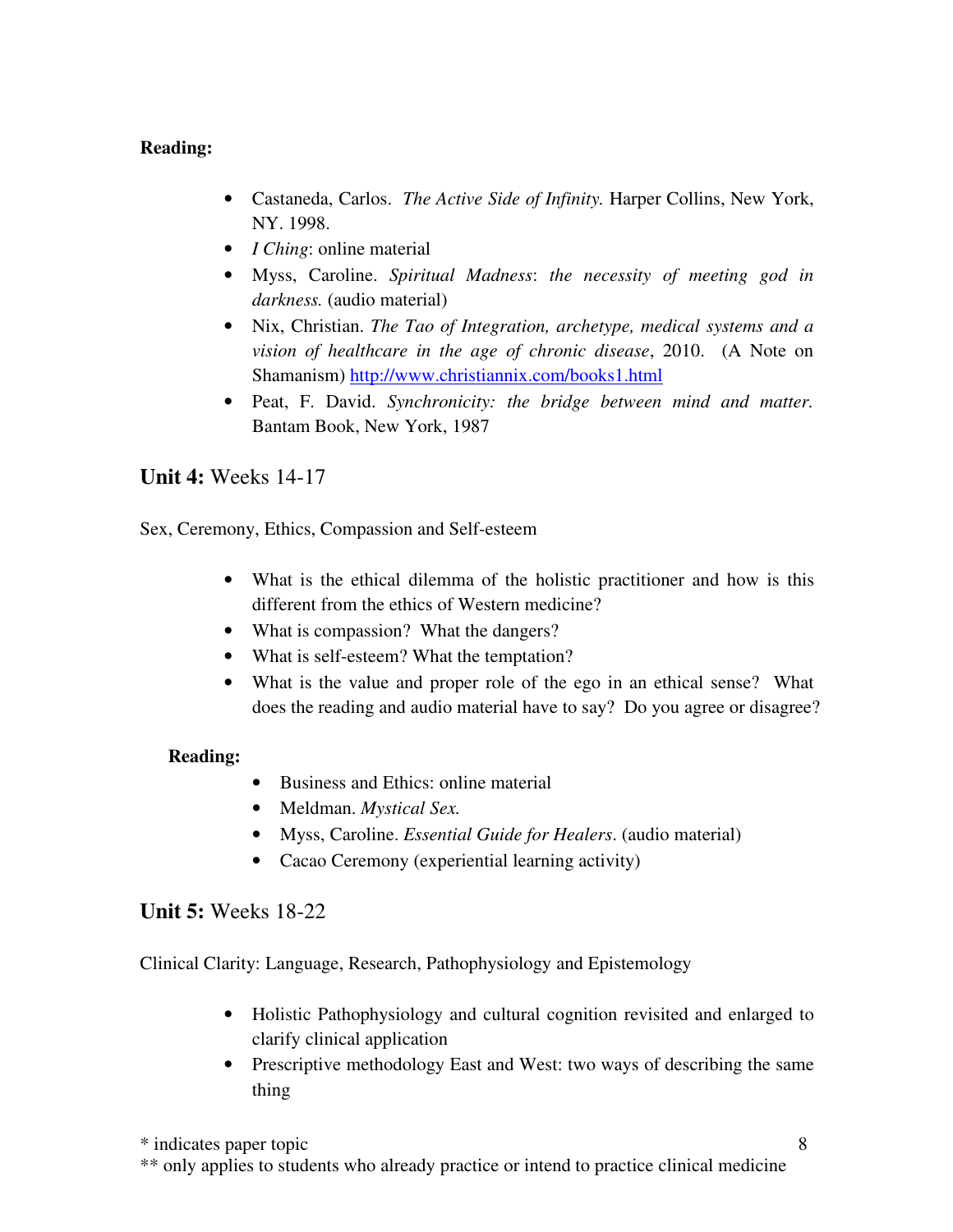- The role of language in the creation of clinical reality
- Patterns in chronic disease and their treatment protocols
- What is the significance of the *quantum riddle?*
- Research methodologies: Does the way in which we frame research questions affect outcomes?
- Cancer: the quintessential integrative illness

#### Reading:

- Barefoot Medicine Training: online material
	- o Statements of Fact in Holistic Medicine
- Nix, Christian. *The Tao of Integration, archetype, medical systems and a vision of healthcare in the age of chronic disease*, 2010. (Burden of Proof in Holistic Medicine, Control and Illusion) http://www.christiannix.com/books1.html
- Porkert, Manfred. *Chinese Medicine.* Henry Holt and Company, New York, NY. 1988
- Selected studies and essays: Dr. Keith Block;
- Block, Keith. Could Integrative Cancer Treatment be Cost-Saving and Resuscitate a Submerged Medical System? Integrative Cancer Therapies. 8(3) 205–207 © SAGE Publications 2009 Reprints and permission: (http://www.sagepub.com/journalsPermissions.nav)
- Block, Keith. Cost Savings with Clinical Solutions: The Impact of Reforming Health and Health Care Economics with Integrative Therapies. *Integrative Cancer Therapies* 2010 9: 129. The online version of this article can be found at: (http://ict.sagepub.com/content/9/2/129)
- Eliaz, Issac. Selected Essays. (http://www.dreliaz.org/meet-dr-eliaz)
- Dong yuan, Li. *Pi Wei Lun, A Treatise on the Spleen and Stomach.* (Translation and annotation by Bob Flaws) Blue Poppy Press, Boulder CO. 2004
- Servan-Schieber, David. *Anti-Cancer, a new way of life.* Harper Collins, Toronto, Ontario. 2009.

### **Unit 6:** Weeks 23-25

On Presentation, Communication and Teacher Training

• *Nothing* is more impressive in the long term nor serves as a better marketing tool – not fancy business cards, not an expensive website – as